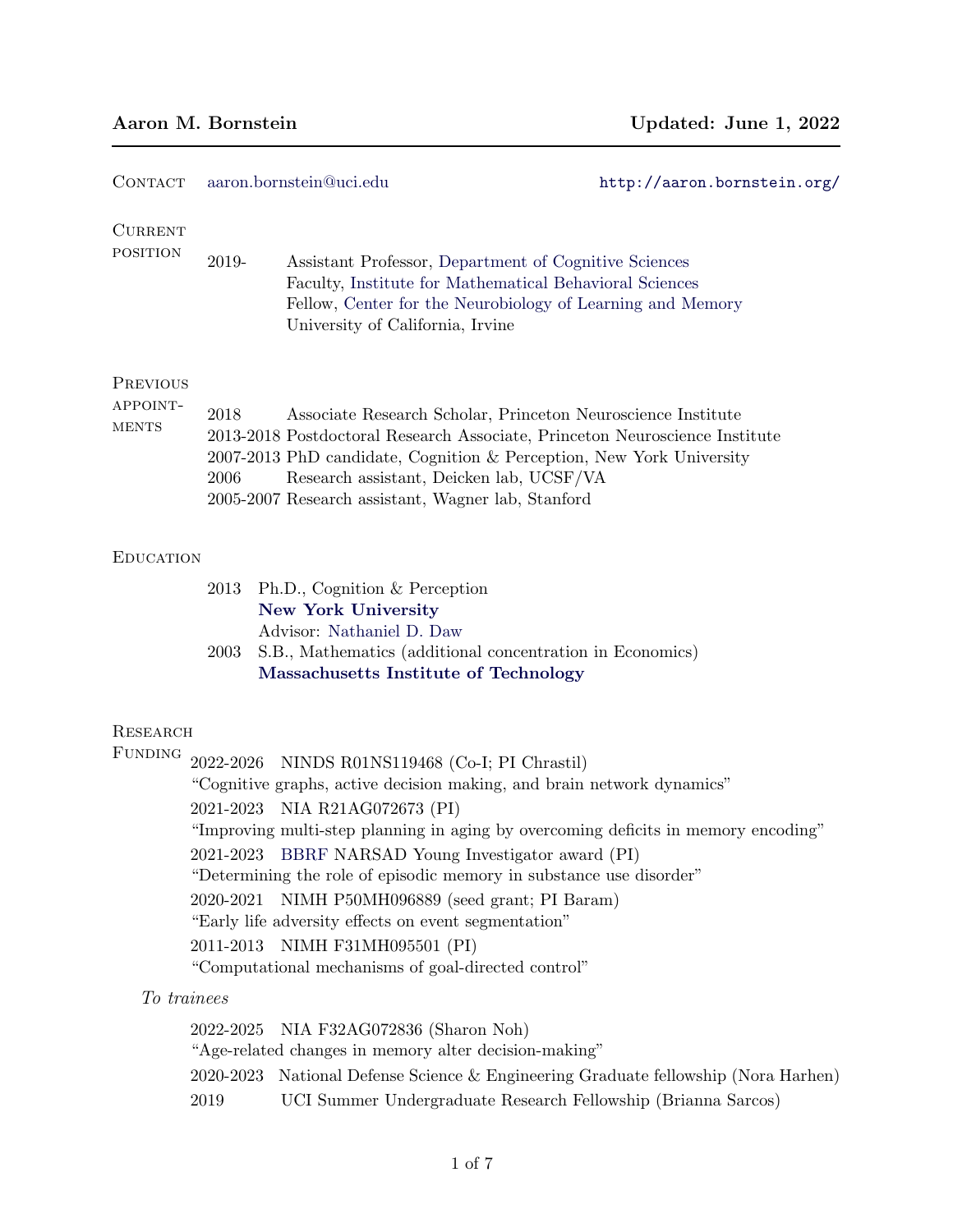### **PUBLICATIONS**

#### Preprints

PP3 Bornstein AM, Aly M, Feng SF, Turk-Browne NB, Norman KA, Cohen JD. Perceptual decisions result from the continuous accumulation of memory and sensory evidence. bioRxiv.

[doi:10.1101/186817](https://dx.doi.org/10.1101/186817)

[doi:10.18112/openneuro.ds001614.v1.0.1](https://dx.doi.org/10.18112/openneuro.ds001614.v1.0.1)

- PP2 Hunter LE\*, Bornstein AM\*, Hartley CA. A common deliberative process underlies model-based planning and patient intertemporal choice. bioRxiv. [doi:10.1101/499707](https://dx.doi.org/10.1101/499707)
- PP1 Otto AR, Devine S, Schultz E, Bornstein AM\*, Louie K\*. Context-dependent choice and evaluation in real-world consumer behavior. bioRxiv. [doi:10.1101/2022.04.14.488290](https://doi.org/10.1101/2022.04.14.488290)

#### Peer-reviewed journal articles

- JP13 Rmus M, Ritz H, Hunter LE, Bornstein AM\*, Shenhav A\* (2022). Humans can navigate complex graph structures acquired during latent learning. Cognition, 225:105103. [doi:10.1016/j.cognition.2022.105103](https://doi.org/10.1016/j.cognition.2022.105103)
- JP12 Wang  $S^*$ , Feng SF, **Bornstein AM**<sup>\*</sup> (2021). Mixing memory and desire: How decisions for reward depend on the dynamics and content of memory reinstatement. Wiley Interdisciplinary Reviews: Cognitive Science, e1581. [doi:10.1002/wcs.1581](https://doi.org/10.1002/wcs.1581)
- JP11 Rouhani N, Norman KA, Niv Y, Bornstein AM (2020). Reward prediction errors create event boundaries in memory. Cognition, 203:104269. [doi:10.1016/j.cognition.2020.104269](https://doi.org/10.1016/j.cognition.2020.104269)
- JP10 **Bornstein AM**<sup>\*</sup>, Pickard H<sup>\*</sup> (2020). Chasing the first high: Memory sampling in drug choice. Neuropsychopharmacology, 45(6):907-915. [doi:10.1038/s41386-019-0594-2](https://dx.doi.org/10.1038/s41386-019-0594-2)
- JP9 Kane GA, Bornstein AM, Shenhav A, Wilson RC, Daw ND, Cohen JD (2019). Rats exhibit similar biases in foraging and intertemporal choice tasks. eLife, 8:e48429. [doi:10.7554/eLife.48429](https://dx.doi.org/10.7554/eLife.48429)
- JP8 Millner AJ, den Ouden HEM, Gershman SJ, Glenn CR, Kearns J, Bornstein AM, Marx BP, Keane TM, Nock MK (2019). Suicidal thoughts and behaviors are associated with an increased decision-making bias for active responses to escape aversive states. Journal of Abnormal Psychology, 128(2):106-118. [doi:10.1037/abn0000395](https://dx.doi.org/10.1037/abn0000395)
- JP7 Hoskin AN, Bornstein AM, Norman KA, Cohen JD (2018). Refresh my memory: Episodic memory reinstatements intrude on working memory maintenance. Cognitive, Affective, & Behavioral Neuroscience, 19:338-354. [doi:10.3758/s13415-018-00674-z](https://dx.doi.org/10.3758/s13415-018-00674-z) [doi:10.18112/openneuro.ds001576.v1.0.0](https://openneuro.org/datasets/ds001576/versions/1.0.0)
- JP6 Bornstein AM, Khaw MW, Shohamy D, Daw ND (2017). Reminders of past choices bias decisions for reward in humans. Nature Communications, 8:15958. [doi:10.1038/ncomms15958](https://dx.doi.org/10.1038/ncomms15958)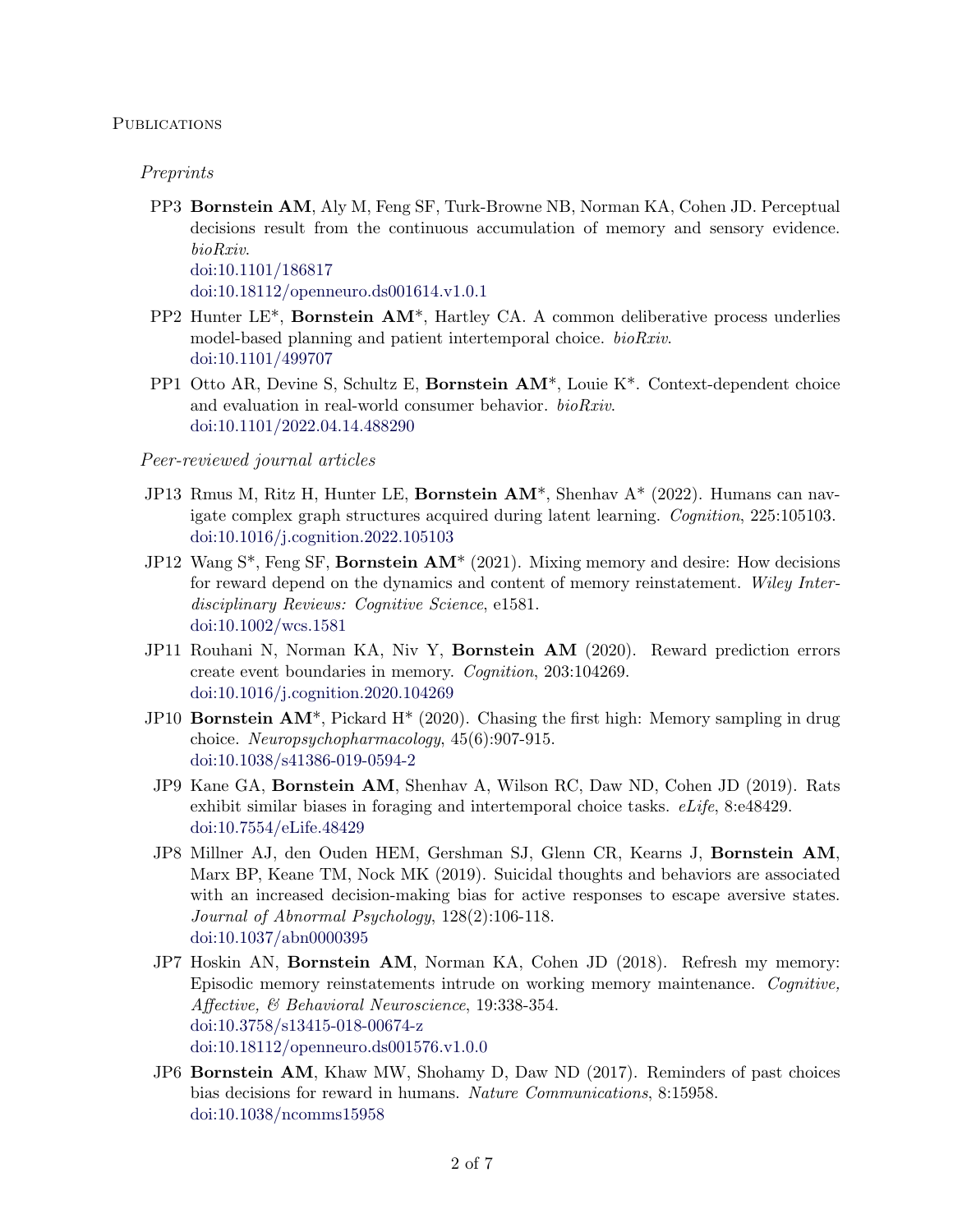- JP5 Bornstein AM, Norman KA (2017). Reinstated episodic context guides samplingbased decisions for reward. Nature Neuroscience, 20:997-1003. [doi:10.1038/nn.4573](https://dx.doi.org/10.1038/nn.4573) [doi:10.18112/openneuro.ds001607.v1.0.1](https://dx.doi.org/10.18112/openneuro.ds001607.v1.0.1)
- JP4 Bornstein AM, Daw ND (2013). Cortical and hippocampal correlates of deliberation during model-based decisions for rewards in humans. PLoS Computational Biology, 9(12):e1003387.

[doi:10.1371/journal.pcbi.1003387](https://dx.doi.org/10.1371/journal.pcbi.1003387)

- JP3 Bornstein AM, Daw ND (2012). Dissociating hippocampal and striatal contributions to sequential prediction learning. European Journal of Neuroscience, 35:1011-1023. [doi:10.1111/j.1460-9568.2011.07920.x](https://dx.doi.org/10.1111/j.1460-9568.2011.07920.x)
- JP2 Bornstein AM, Daw ND (2011). Multiplicity of control in the basal ganglia: computational roles of striatal subregions. Current Opinion in Neurobiology, 21(3):374-380. [doi:10.1016/j.conb.2011.02.009](https://dx.doi.org/10.1016/j.conb.2011.02.009)
- JP1 Preston AR, Bornstein AM, Hutchinson JB, Gaare ME, Glover GH, Wagner AD (2010). High-resolution fMRI of content-sensitive subsequent memory responses in human medial temporal lobe. *Journal of Cognitive Neuroscience*, 22:156-173. [doi:10.1162/jocn.2009.21195](https://dx.doi.org/10.1162/jocn.2009.21195)

Peer-reviewed articles in conference proceedings

- CP10 Banavar NV+, Bornstein AM (2022). Response time modeling provides stable and mechanistically interpretable measures of individual differences in behavioral pattern separation. Proceedings of the 20th International Conference on Cognitive Modeling. Selected for a talk.
- $CP9$  Harhen NC+, **Bornstein AM** (2022). Learning to expect change: Volatility during early experience alters reward expectations in a model of interval timing. *Proceedings of* the 20th International Conference on Cognitive Modeling. Selected for a talk.
- CP8 Banavar NV+, **Bornstein AM** (2022). Decision difficulty modulates the re-use of computations across trials in non-sequential decision tasks. Proceedings of the 5th Multidisciplinary Conference on Reinforcement Learning and Decision Making (RLDM 2022)
- CP7 Harhen NC+, Bornstein AM (2022). Humans adapt their foraging strategies and computations to environment complexity. Proceedings of the 5th Multidisciplinary Conference on Reinforcement Learning and Decision Making (RLDM 2022)
- CP6 Yoo J+, **Bornstein AM** (2022). Two-stage task with increased state space complexity to assess online planning. Proceedings of the 5th Multidisciplinary Conference on Reinforcement Learning and Decision Making (RLDM 2022)
- $CP5$  Banavar NV $+$ , Lee MD, **Bornstein AM** (2021). Sequential effects in non-sequential tasks. Proceedings of the 19th International Conference on Cognitive Modeling.
- $CP4$  Harhen NC+, **Bornstein AM** (2021). Structure learning as a mechanism of overharvesting. Proceedings of the 19th International Conference on Cognitive Modeling.
- $CP3$  Harhen NC+, Hartley CA, **Bornstein AM** (2021). Model-based foraging using latentcause inference. Proceedings of the 43rd Annual Conference of the Cognitive Science Society. [doi:10.31234/osf.io/dfztu](https://dx.doi.org/10.31234/osf.io/dfztu) <https://github.com/uciccnl/CogSci2021-HarhenHartleyBornstein>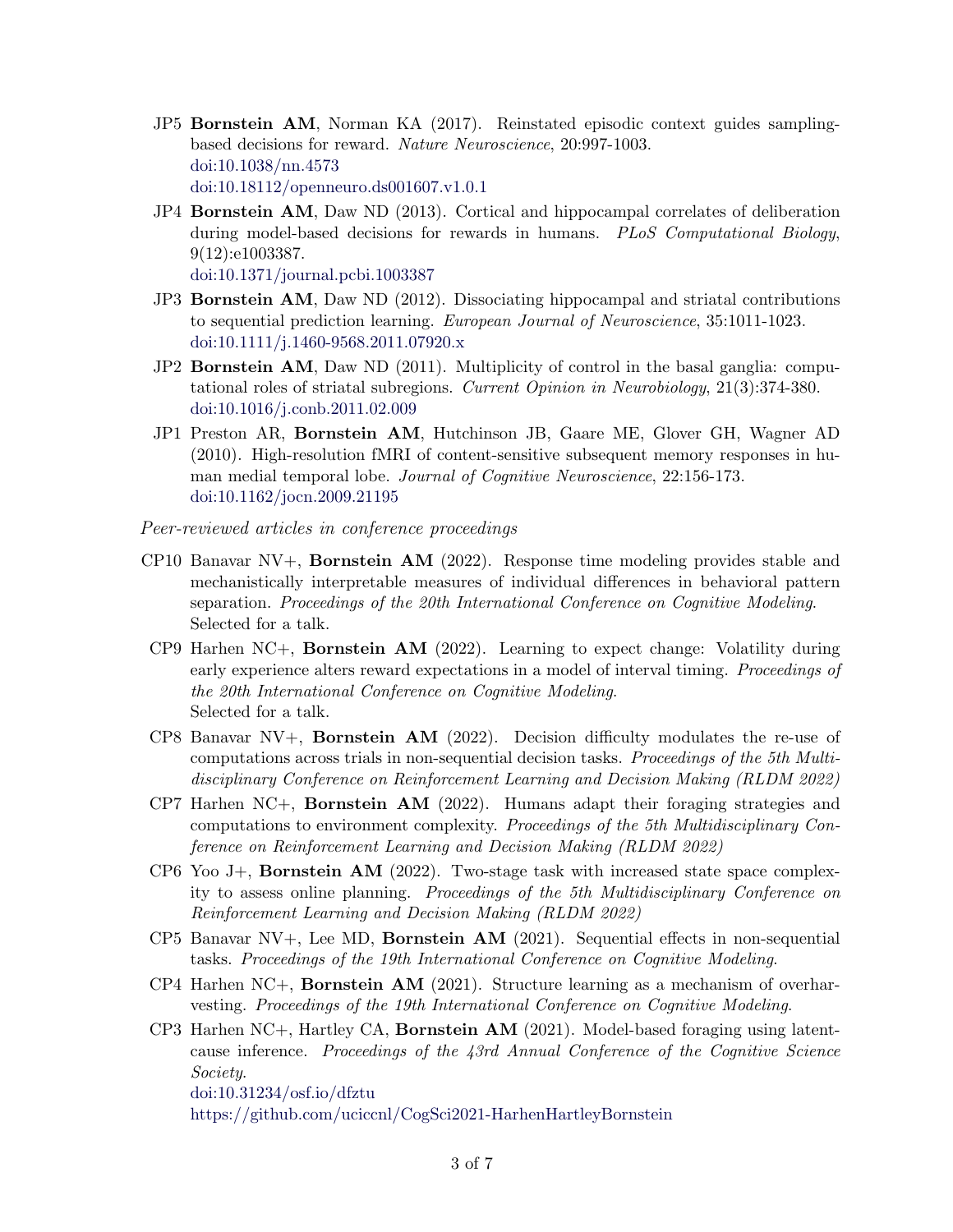- CP2 Kane GA, Bornstein AM, Shenhav A, Wilson RC, Daw ND, Cohen JD (2017). Mechanisms of overharvesting in patch foraging. Proceedings of the 39th Annual Conference of the Cognitive Science Society, 637-642.
- CP1 Floares A, Jakary A, Bornstein A, Deicken R (2006). Neural networks and classification and regression trees are able to distinguish females with major depression from healthy controls using neuroimaging data. Proceedings of the IEEE International Joint Conference of Neural Networks, 2006, 4605-4611. [doi:10.1109/ijcnn.2006.247090](https://dx.doi.org/10.1109/ijcnn.2006.247090)

Accepted abstracts in conference proceedings (since 2019)

- CA15 Harhen NC+, Hartley CA<sup>\*</sup>, **Bornstein AM**<sup>\*</sup> (2022). Memory-guided decision-making develops alongside model-based planning. Flux.
- CA14 Harhen NC+, **Bornstein AM** (2022). Representation learning & adaptation in human foraging. CNLM annual meeting. Selected for a short talk.
- CA13 Yoo J $+$ , **Bornstein AM** (2022). Task complexity and experience modulate the use of online planning. CNLM annual meeting.
- CA12 Noh SM+, Stark CEL, Bornstein AM (2022). Mnemonic Discrimination Ability Predicts Optimal Training Condition for Memory-Guided Inference Decisions. Annual meeting of the Cognitive Neuroscience Society. Selected for a short talk.
- CA11 Yoo J+, **Bornstein AM** (2021). Task complexity and experience dictate the use of online, versus offline, planning in humans. Annual meeting of the Society for Neuroeconomics.
- CA10 Noh SM+, Kerr T, Bennett IA<sup>\*</sup>, **Bornstein AM**<sup>\*</sup> (2021). Age-related differences in memory-guided decisions are driven by a trade-off between multiple decision systems. Society for Neuroscience Annual Meeting.
- CA9 Noh SM+, Kerr T, Bornstein AM (2021). Pattern Separation Predicts Which Memories Are Sampled During Decisions for Reward Psychonomics.
- CA8 Noh SM+, Bornstein AM (2021). Pattern separation mediates the types of memories sampled during decisions for reward. CNLM annual meeting.
- CA7 Banavar NV $+$ , **Bornstein AM** (2021). Deliberative evaluation in intertemporal choice is shaped by experiment structure. Annual meeting of the Society for Neuroeconomics Selected for a short talk.
- CA6 Devine SM, Otto AR, Bornstein AM\*, Louie K\* (2021). Context-dependent choice and evaluation in real-world consumer behavior Mathematical Psychology
- CA5 Harhen NC+, Yassa MA, Baram TZ, Bornstein AM (2021). Exploring a latent cause model of substance use disorder symptoms. Biological Psychiatry [doi:10.1016/j.biopsych.2021.02.479](https://dx.doi.org/10.1016/j.biopsych.2021.02.479)
- CA4 Cooper KW+, Li L, Agostinelli F, Saraf M, Elias GA, Baldi P, Bornstein AM, Shahbaba B, Fortin N (2021). Theta-associated nonspatial sequence coding in hippocampus. Society for Neuroscience Global Connectome.
- CA3 Harhen NC+, Hartley CA, Bornstein AM (2020). Foraging behavior adjusts to multiple scales of context. Annual meeting of the Society for Neuroeconomics Selected for a talk.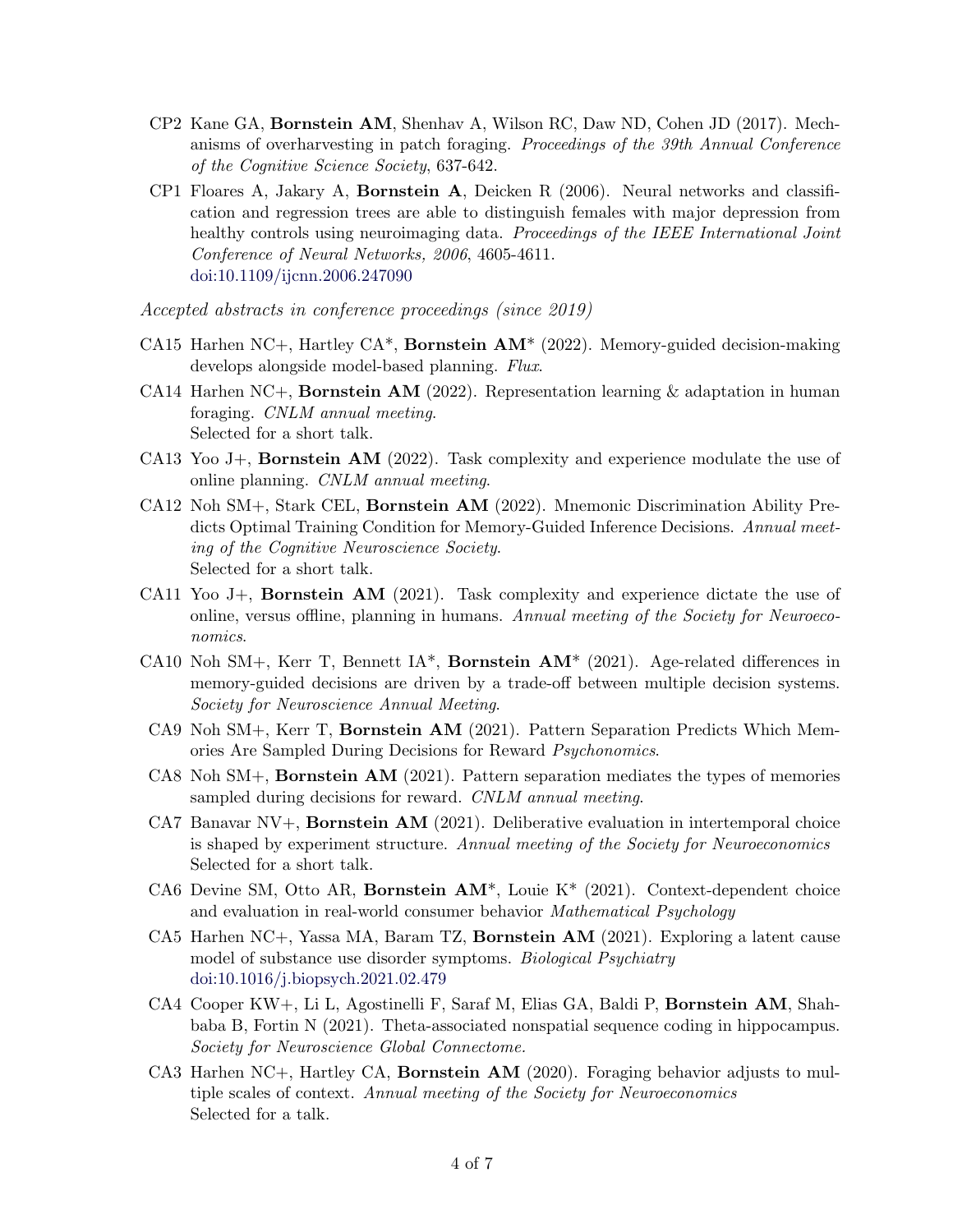- CA2 Vlasceanu M, Morais MJ, Zhao Z, Bornstein AM, Norman KA, Coman AC (2020). Self-Other Similarity Modulates the Socially-Triggered Context-Based Prediction Error Effect on Memory. 41st Annual Conference of the Cognitive Science Society
- CA1 Rouhani N, Norman KA, Niv Y, Bornstein AM (2019). Reward prediction errors create event boundaries in memory Psychonomics

### Commentaries

- RP5 Bornstein AM\*, Constantino SM\* (2017). Nudge back: Towards a taxonomy of scientific rationalities. London Conference in Critical Thought.
- RP4 Bornstein AM, Miller KJ, Shenhav A (2015). Walking bundles of habits (and Response-Outcome associations). European Journal of Neuroscience, 41:1356-1357. [doi:10.1111/ejn.12906](https://dx.doi.org/10.1111/ejn.12906)
- RP3 Bornstein AM (2014). Functions of the hippocampal memory system in instrumental control (Doctoral dissertation). Available from ProQuest Dissertations & Theses Global (3614853).
- RP2 Wallisch P, Bornstein AM (2013). Enhanced motion perception as a psychophysical marker for autism? Journal of Neuroscience, 33(37):14631-14632. [doi:10.1523/jneurosci.2945-13.2013](https://dx.doi.org/10.1523/jneurosci.2945-13.2013)
- RP1 Bornstein AM, Nylen EL, Steele SA (2011). Unblocking the neural substrates of model-based value. *Journal of Neuroscience*,  $31(28):10117-10118$ . [doi:10.1523/jneurosci.1883-11.2011](https://dx.doi.org/10.1523/jneurosci.1883-11.2011)

#### **AWARDS**

| 2020     | Association for Psychological Science "Rising Star" Award              |
|----------|------------------------------------------------------------------------|
| 2020     | Brain and Behavior Research Foundation NARSAD Young Investigator Award |
| 2014     | Spotlight poster, Society for Neuroeconomics annual meeting            |
| 2005,6,8 | Honorable mention, NSF Graduate Research Fellowship                    |
| 2000     | Runner up, MIT \$50k Business Plan competition                         |

#### **TALKS**

#### Invited

| May 2022 | Center for the Neurobiology of Learning and Memory |
|----------|----------------------------------------------------|
| Feb 2021 | University of California Los Angeles               |
| Feb 2021 | Context and Affective Memory meeting               |
| Aug 2020 | University of California Los Angeles               |
| Mar 2020 | Claremont Colleges                                 |
| Feb 2020 | University of California Riverside                 |
| Jan 2020 | Winter Conference on Learning and Memory           |
| Sep 2019 | Facebook Research Labs                             |
| May 2019 | University of California Los Angeles               |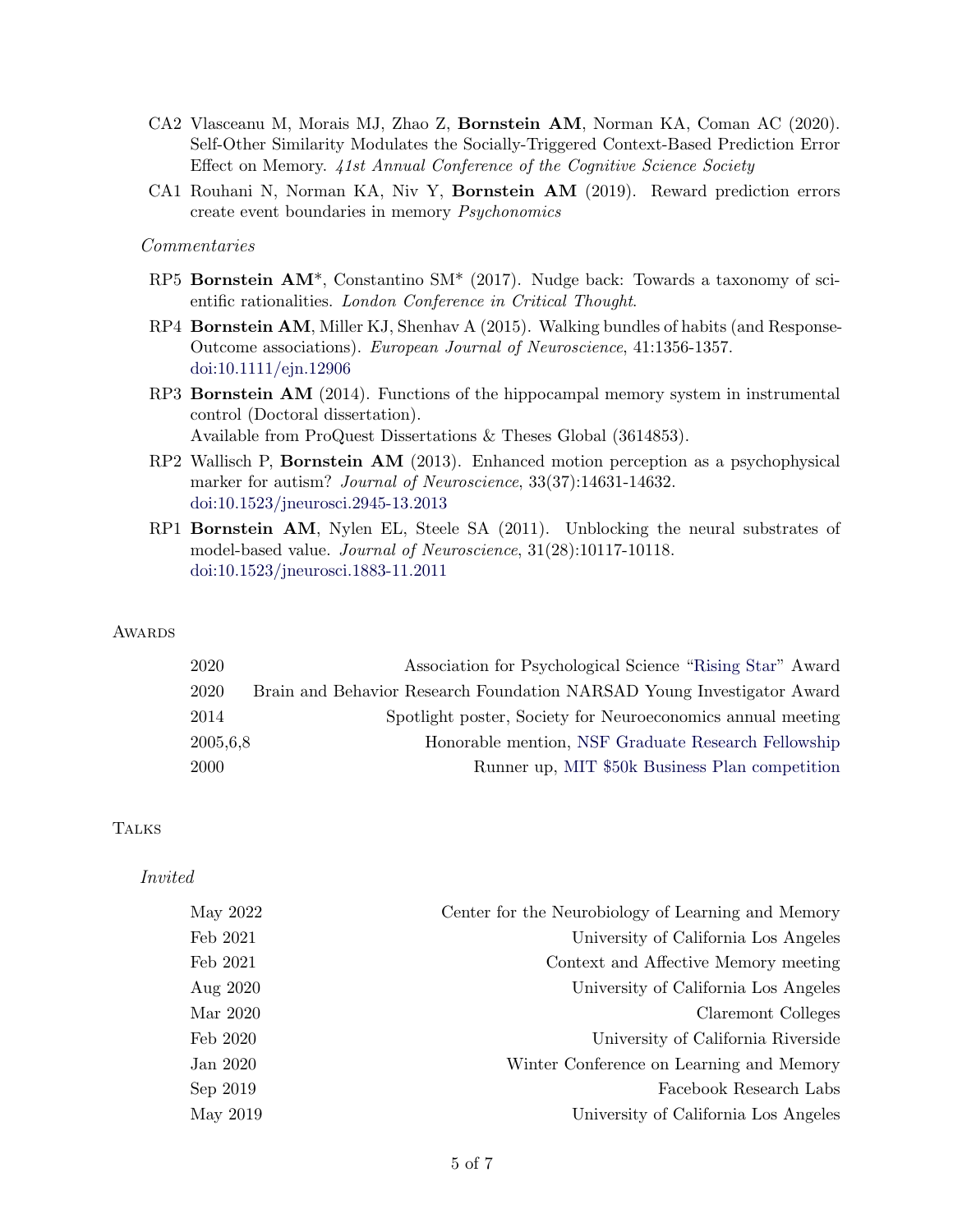| Apr 2019               | Brown University                                                 |
|------------------------|------------------------------------------------------------------|
| Jan 2019               | National Institute of Drug Abuse                                 |
| Dec 2017               | Cognition and Brain Sciences Unit, Cambridge University          |
| Oct 2017               | Johns Hopkins University                                         |
| Feb 2015               | Mount Sinai School of Medicine                                   |
| Jun 2014               | Weill-Cornell Medical College                                    |
| Mar 2014<br>University | Workshop on the Neurobiology of Prediction and Surprise, Rutgers |
| Jan 2011               | Parallel Distributed Processing meeting, Princeton University    |
| Jan 2011               | Kavli Institute, Harvard University                              |
|                        |                                                                  |

# Contributed

Apr 2021 Society of Biological Psychiatry symposium "Advancing Treatment of Substance Use Disorders Through Computational Modeling"

Jan 2020 Winter Conference on the Neurobiology of Learning and Memory symposium "Mnemonic contributions to reinforcement learning and decision making"

Mar 2018 Cosyne workshop "Hippocampal computations and interactions supporting statistical learning and decision-making"

Nov 2015 SFN symposium "Understanding Goal-Directed Decision-Making in Humans: Computations and Circuits"

# Teaching/Service

## UC Irvine

Spring 2021 Decision making & Problem solving (Graduate; with Prof. Zygmunt Pizlo) Spring 2020 Topics in Reinforcement Learning (Graduate; with Prof. Mimi Liljeholm) Spring 2019-21 Research in Exp Psych (Undergraduate; with Prof. Nadia Chernyak) Winter 2019-21 Advanced Experimental Psychology (Undergraduate)

## Other teaching/mentorship

| Fall 2020   | Neuromatch academy mentor                                                       |
|-------------|---------------------------------------------------------------------------------|
| Summer 2020 | Neuromatch academy group leader                                                 |
| Summer 2020 | GSMI Cientifico Latino                                                          |
| 2019        | MEET alumni mentor                                                              |
|             | Summer 2018 Computational & Cognitive Neuroscience Summer School, Suzhou, China |
| 2016-2018   | Princeton Prison Teaching Initiative                                            |
|             | Summer 2007,08 MIT Middle East Education through Technology (MEET), Jerusalem   |